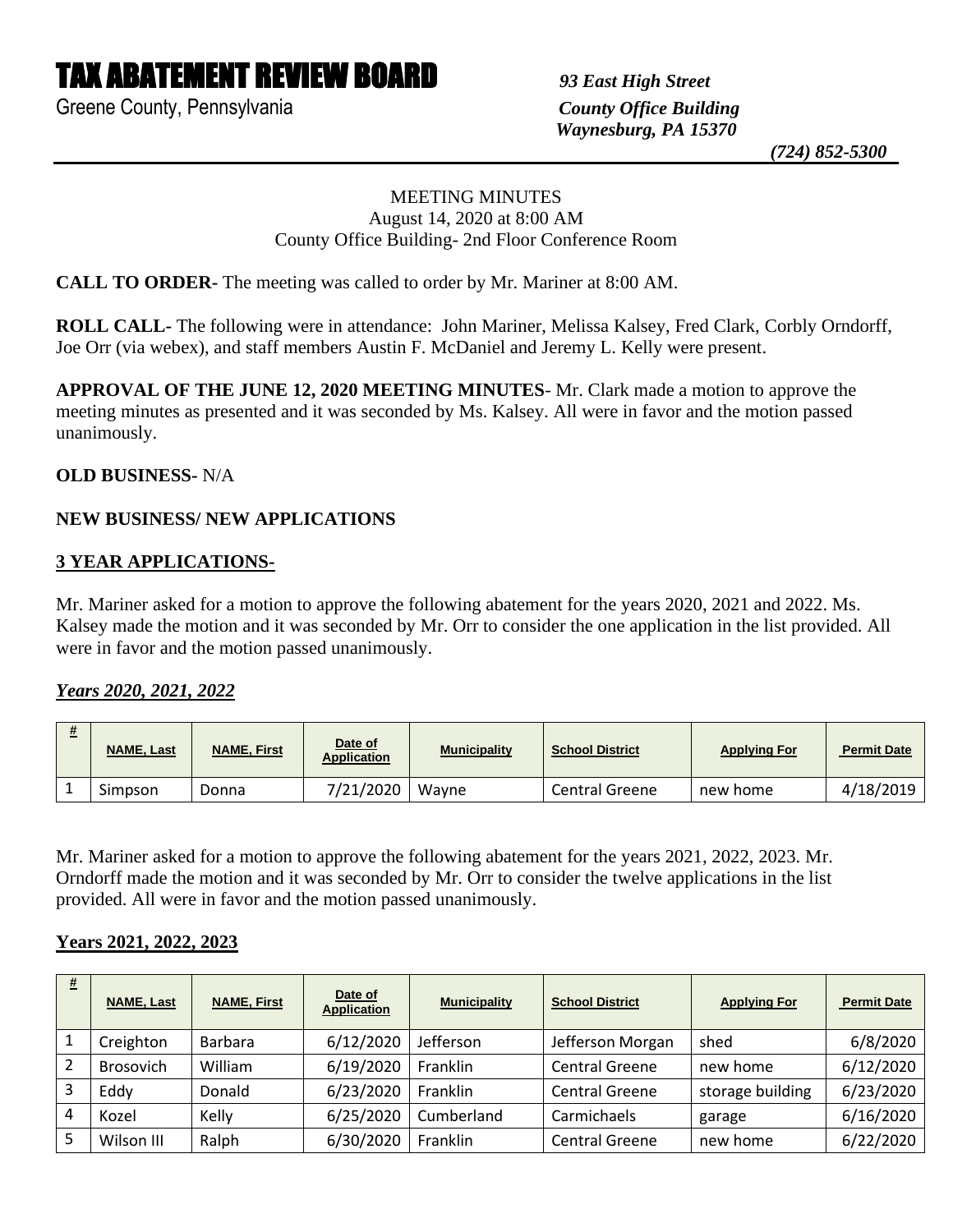| 6  | Bazzoli and<br>White | Lynn and<br>Kelly      | 7/1/2020  | Jefferson | Jefferson Morgan        | new home  | 4/1/2020  |
|----|----------------------|------------------------|-----------|-----------|-------------------------|-----------|-----------|
| 7  | Gray                 | Chad E. and<br>Judy L. | 7/2/2020  | Center    | West Greene             | addition  | 5/21/2020 |
| 8  | Martin               | Brenden T.             | 7/8/2020  | Dunkard   | South Eastern<br>Greene | new home  | 6/3/2020  |
| 9  | Clayton-<br>Gonzalez | Wendy                  | 7/17/2020 | Jackson   | <b>West Greene</b>      | new cabin | 3/6/2020  |
| 10 | Varner               | Linda                  | 7/27/2020 | Franklin  | <b>Central Greene</b>   | addition  | 7/21/2020 |
| 11 | <b>Barnes</b>        | William                | 7/28/2020 | Franklin  | <b>Central Greene</b>   | addition  | 7/10/2020 |
| 12 | Thorne               | Margaret               | 8/4/2020  | Franklin  | <b>Central Greene</b>   | deck      | 7/31/2020 |

## **5 YEAR APPLICATIONS-**

Mr. Mariner asked for a motion to approve the following abatement for the years 2021, 2022, 2023. Ms. Kalsey made the motion and it was seconded by Mr. Clark to consider the one application in the list provided. All were in favor and the motion passed unanimously.

## *Years 2021, 2022, 2023, 2024 and 2025*

| <b>NAME, Last</b> | <b>NAME, First</b> | Date of<br><b>Application</b> | <b>Municipality</b> | <b>School District</b> | <b>Applying For</b> | <b>Permit Date</b> |
|-------------------|--------------------|-------------------------------|---------------------|------------------------|---------------------|--------------------|
| Hickman Jr.       | David              | 6/12/2020                     | Franklin            | <b>Central Greene</b>  | ag building         | 6/11/2020          |

### **ISSUES-**

Mr. Kelly mentioned that a citizens group is wanting the County to look into a 10-year Tax Abatement process that would increase taxes in 10% increments annually on structures that approved for abatement. Mr. Kelly raised a concern with the request proposed since labor time in the Assessment Office would increase drastically with the model proposed.

Mr. Orndorff noted that Franklin Township is declining in new home building. Mr. Orndorff stated that the citizens group is trying to figure out how to renew the system for estimated costs by applying the common level ratio to it.

Mr. Orr explained the taxes are not the issue in our county but it's the availability of buildable land in respect to sewage and utilities. Mr. Orr explained that many individuals do not want to put in a septic system or water system and that individuals want to have a move-in ready sites available to them.

Mr. Orndorff explained that he thought the taxes were the issue and explained that there were several "shovel" ready sites in Franklin township that needed pursued. Mr. Orndorff explained that since the "shovel" ready sites have water and septic, roads can be built to accommodate those areas.

Mr. Kelly explained that the Commissioners were pursuing a housing summit and that the County could benefit from knowing where the "shovel" ready sites are located and what type of amenities they have.

Mr. Clark mentioned that he was in favor of the 5-year tax abatement process that gradually increased 20% over the duration of the abatement. Mr. Clark said that the 5-year process would give the school districts a realistic number of tax revenue coming in and that the 5-year process would give equal treatment to all structures in respect to Agriculture, Commercial and Residential.